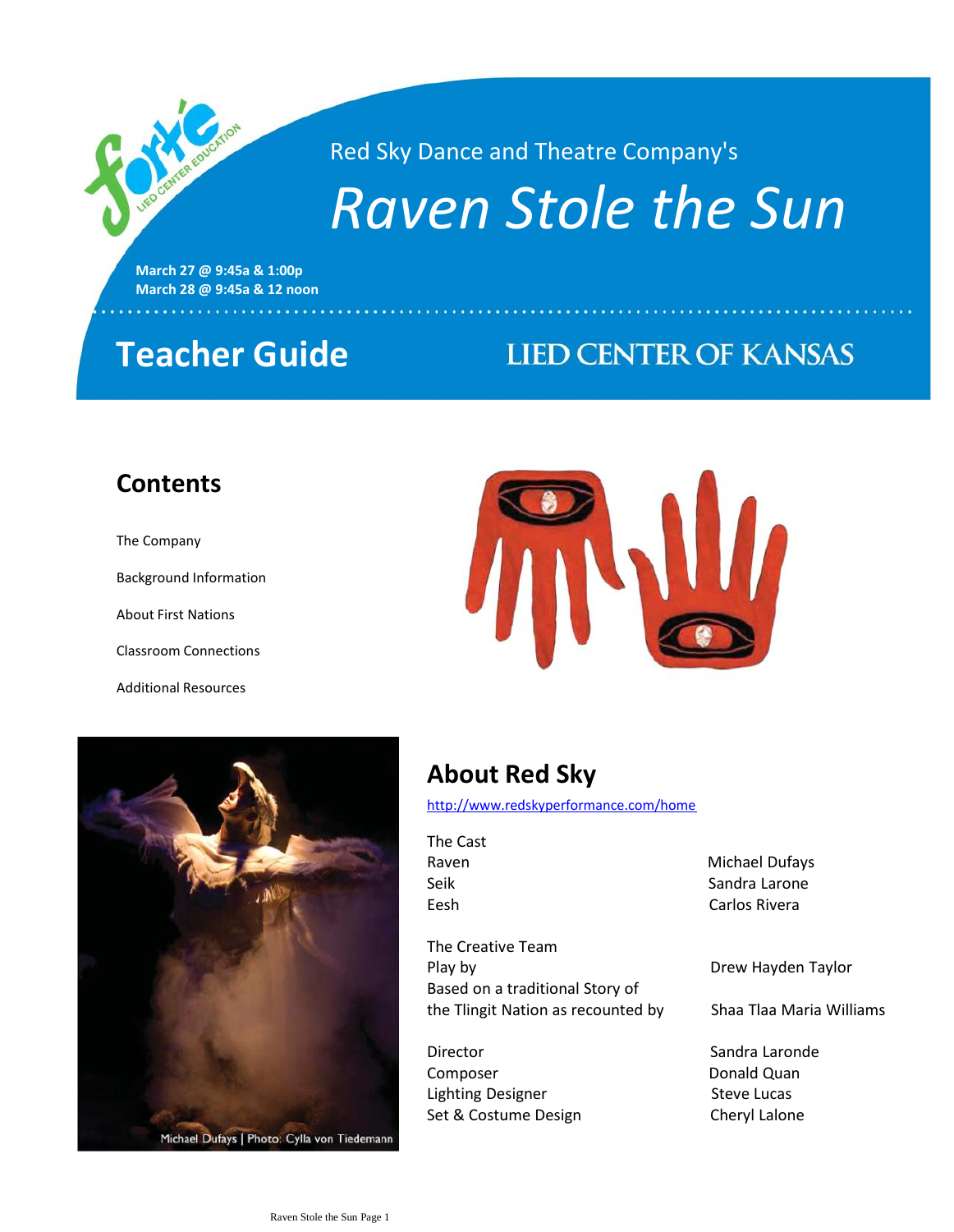# **About Red Sky Performance**

Red Sky has enjoyed a meteoric rise to international attention for its artistry, creative excellence and innovation. Founded in 2000 by Artistic Director Sandra Laronde, Red Sky is a dynamic company shaping contemporary Aboriginal performance in dance, theater, music, and explores the artistic landscape where world Indigenous cultures merge.

Red Sky is committed to creating new works for both family and adult audiences on local, national and international stages. Red Sky provides a positive and deep experience of Aboriginal artistic and cultural expression in all communities.



### **Background Information**

#### The People and the Story: Raven Stole the Sun

Stories are an important aspect of cultural histories that link a people to their land and environment. The Tlingit (meaning 'people') live in present-day Canada (Yukon Territory and British Columbia) and the United States (Alaska).

There are many Raven stories because he is a highly intelligent, creative, and (often times) mischievous character. These stories highlight Raven's insatiable curiosity, his sense of humor, and also his ability to transform himself. The story, Raven Stole the Sun, includes all of these elements and is a well-known story among the Tlingit people. My father, Aweix Bill Williams, told me this story many times and passed this story down to me. In most stories, Raven is somewhat of a troublemaker, but often the results are beneficial. For example, in Raven Stole the Sun, Raven releases the sun, moon, and stars into the sky, bringing the light to the world. In other Tlingit stories, Raven creates the oceans.

All the First Nations along the west coast of Canada and Alaska have Raven stories as well. Similar to the Coyote, who is a common trickster figure in the nations of the southwestern United States, Raven makes trouble, often for himself, but usually manages to get the best of everything in the end. Trickster figures are a common character found in Indigenous stories throughout the world. They are called tricksters because they often use trickery to get what they want.

Raven Stole the Sun takes a traditional story to new heights. Raven is a fabulous and magical creature of impulse and curiosity. In order to satisfy his overwhelming sense of curiosity, Raven hatches a brilliant scheme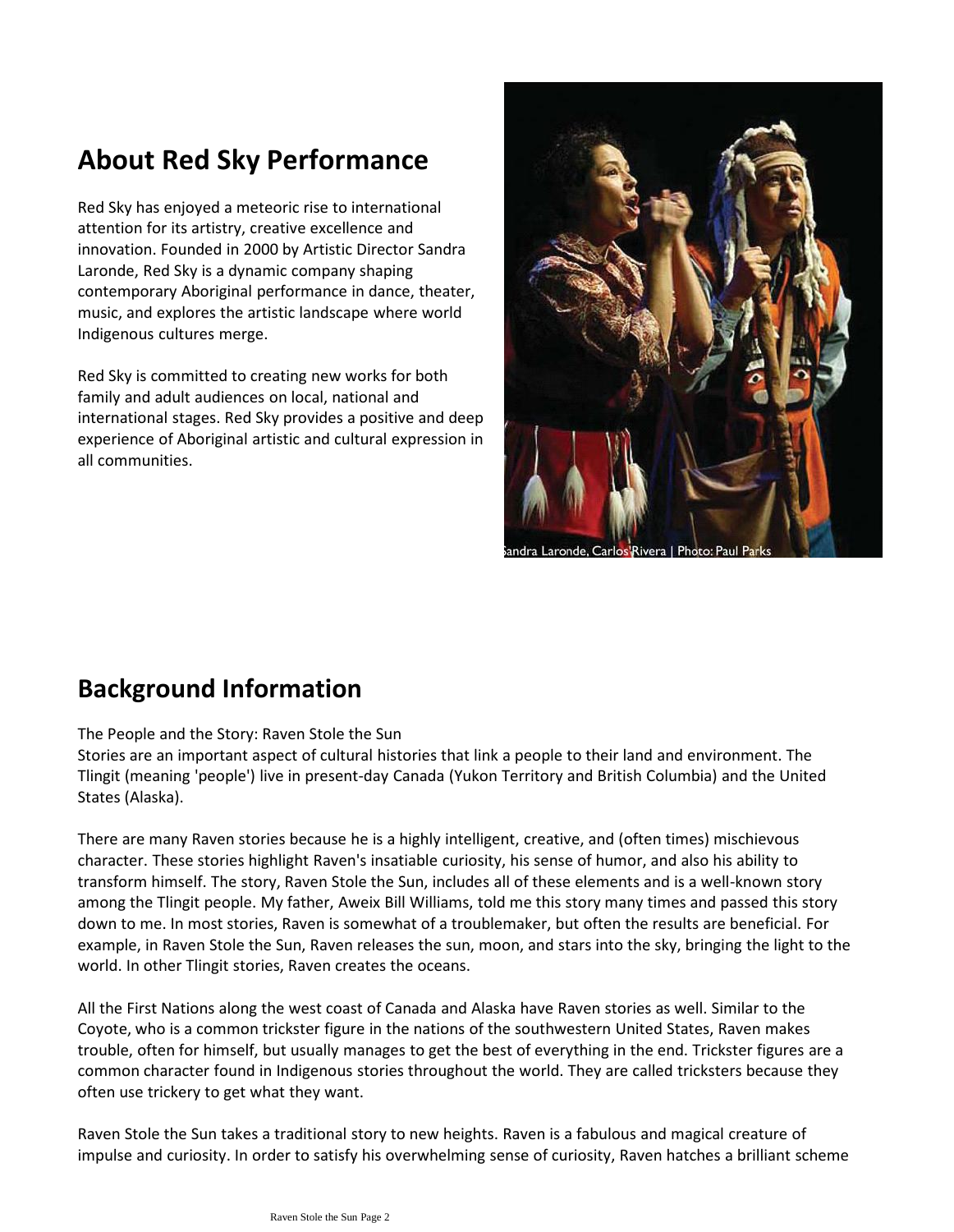for stealing the stars, the moon, and the sun and ends up bringing light to the people of the world.

By Shaa Tlaa Maria Williams



### **About First Nations**

The term First Nation came into common usage in the 1970s to replace the word "Indian," which many people found offensive. Although the term First Nation is widely used, no legal definition of it exists, unlike "Indian." The word "Indian" is still used to describe one of three groups of people recognized

as Aboriginal in the Constitution Act, 1982. The other two groups are the Métis and Inuit. There are six major cultural regions of First Nations in Canada. From east to west, these are the Woodland First Nations, the Iroquois First Nations of southeastern Ontario, the Plains First Nations, the Plateau First Nations, the First Nations of the Pacific Coast and the First Nations of the Mackenzie and Yukon River basins. There are many unique cultures, languages and histories among first Nations. Their collective presence in North America does not diminish their distinctiveness any more than the collective presence of nations in Europe lessens the distinctions between the cultures of Poland and Italy, for example. The practice of identifying all First Nations as a homogeneous group obscures the unique and rich traditions that each First Nation has developed and nurtured.

First Nations today retain their cultural and linguistic distinctiveness. As with other cultures throughout the world, the cultural identity of many contemporary First Nations results from a long history of influences, some peaceful and some arising out of conflict. Some First Nations merged with others.

Some were simply absorbed over time by larger Nations, and some disappeared altogether. The cultures and languages evident today are the products of complicated, centuries-old processes that shaped the evolution of most, if not all, cultures everywhere. Although there are many differences between First Nations, there are commonalities as well. For example, all First Nations were dependent on the land for survival and prosperity. All First Nations were hunters and gatherers. Some were also farmers. Without the skills and knowledge to hunt and fish and to gather food and medicines, First Nations would not exist today. Another commonality is that all First Nations lived in organized societies. Individuals, families and larger groups of people, such as clans, tribes and Nations, behaved according to a broad range of agreed upon social, political and economic values. A third commonality was trade. Expansive trading practices contributed to the growth and development of First Nations cultures. These practices also enabled many First Nations to respond to the fur trade as competitive, efficient trading partners with Europeans.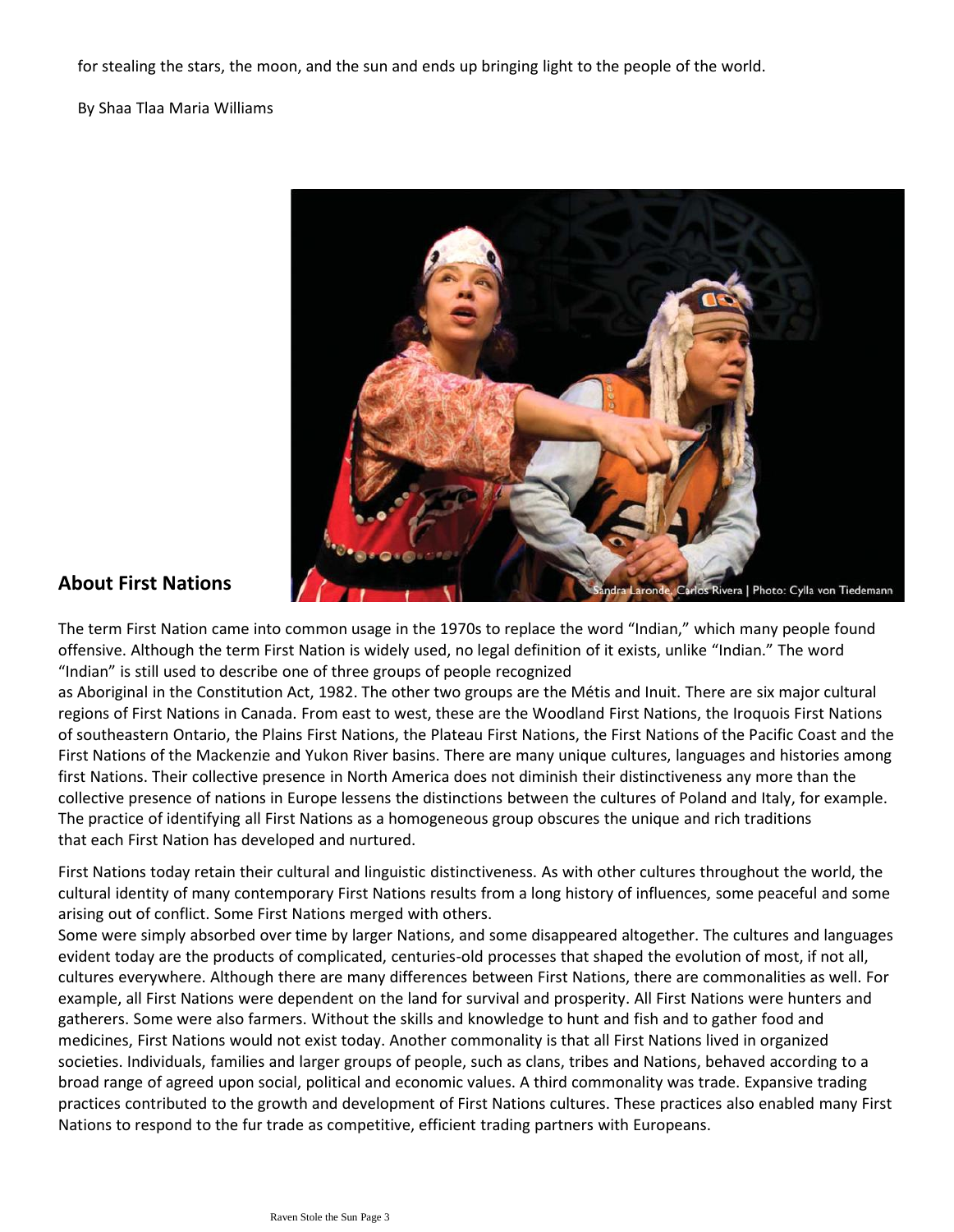# **Classroom Connections**

### **Exploring Movement**

### Warm up Activity 1: 'Flocking'

This activity works in the same way that birds flock together, disperse, and then re-group.

- Have students move around the room on their own. When you call out a number students must 'flock' into a group of that number.
- The groups disperse and the activity is repeated
- Give students the opportunity to be the 'caller'.

Warm up Activity 2: Literal and Abstract Body Language Introduce the concepts 'literal' and 'abstract'. Brainstorm examples of both.



Literal Movement:

• Have students move around the room in their space and follow your direction to move as though happy, sad, afraid etc.

Abstract Movement

• Challenge students to move as though they are red, heavy, light, etc.

### Story Mime

- Call out an action or a shape for the students to try and perform. Ask students to compare being abstract versus literal (e.g., red, heavy vs. bird, caribou).
- Students get in pairs and combine both abstract and literal movements to create movement phrases. Ask each pair to show the non-verbal movement phrase they have create.
- After each presentation, have groups explain how they created their phrase. Discuss as a group what was effective and offer suggestions for further development

Raven Dance

- As a class or in groups, discuss the Raven character and develop movements, gestures, and expressions that reflect his personality. Also, create bird-like dance movements.
- Have students create their own version of the Raven's song/dance. Students can learn the lyrics provided below, using them to provide the rhythm. The final dance can be performed with lyrics as a song or a spoken word piece.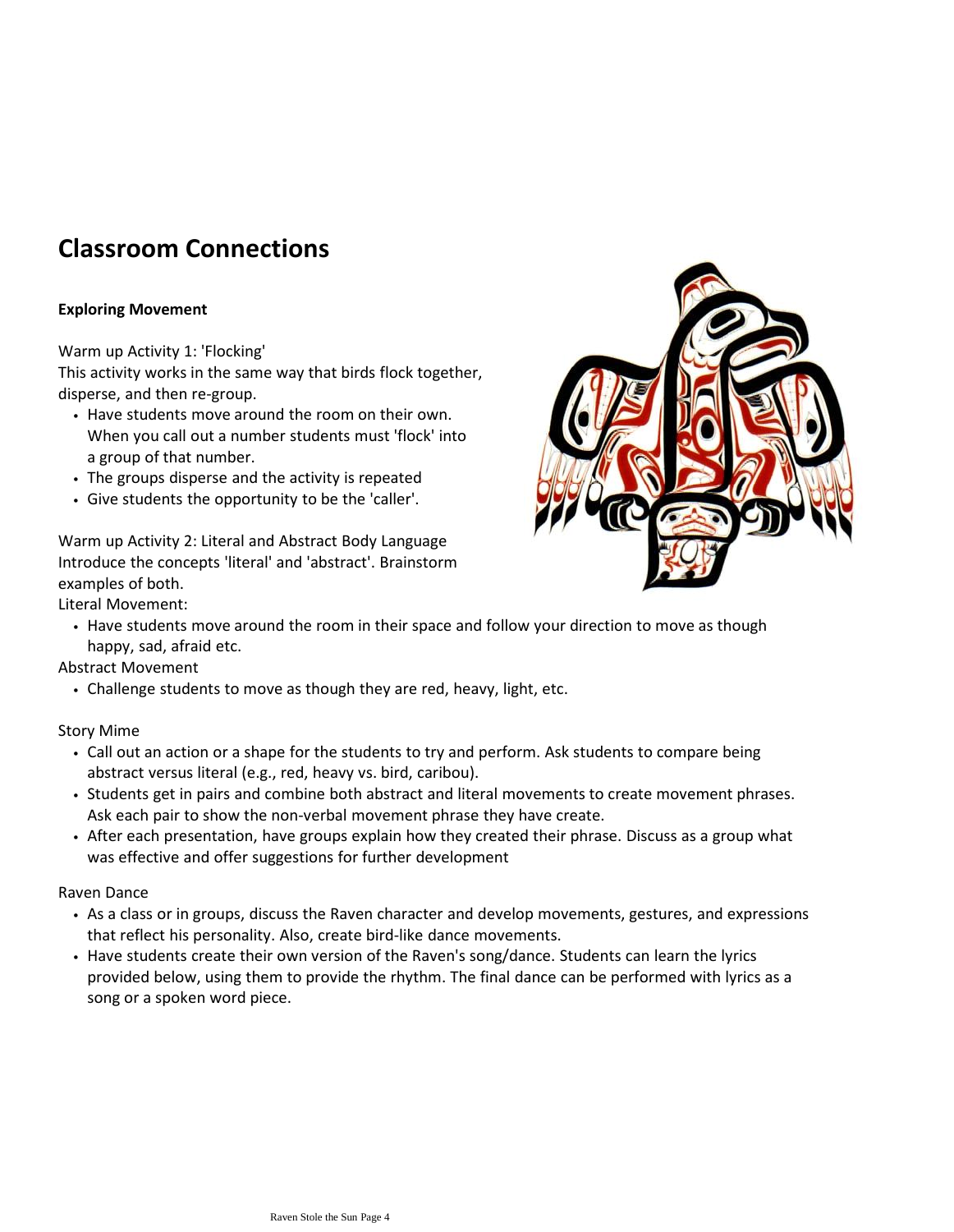### **Raven Hop**

I wanna teach you something called the Raven Hop, It's like another thing we all call the Crow Hop, Just mix it up and in with some Hip Hop, And you've got the moves to make the dance called the Raven Hop Hop. Raven hip hop Raven hop.

Keep it flowing band better not stop, Break beat break down. Get down all around. Dance on the rocks. Dance till you drop, That's the only way to do the Raven Hop Hop Raven Hop Hop. Raven Hop.

Be bop. Hip hop. Crow hop. Raven hop. Raven hop hop Raven hip hop Raven hop. Be hop. Hip hop. Crow hop. Raven hop. Raven hop hop Raven hip hop...check it out! (x2)

#### **Soundscapes and Landscapes**

Recall the different instruments and common objects used to create the different music and sound effects in *Raven Stole the Sun***.** 

Begin by having students:

- Create a soundscape of different environments (e.g., a city, forest, river, storm)
- Brainstorm the sounds of a select environment
- Experiment with different ways of creating those sounds (e.g., using their voice for human voices, or animal calls, soft pattering on their knees for rain).
- Experiment with volume, speed, rhythm, and layering sound effects. Combine sound effects with the scenes they have created.

#### **Trickster Trouble**

- Read a number of trickster tales from different cultures and discuss the common elements (Raven, Anansi, Coyote).
- Make a chart with the characteristics of a trickster character (curious, mischievous, able to change shape, loves to play tricks, etc.).
- Make a second chart with the elements of a trickster tale (e.g., a trickster character, tricks played on other characters, unforeseen outcomes of the trick, and explanation of a natural phenomenon).
- In small groups, use the elements to create a new 'trickster tale'.
- Discuss elements of oral storytelling (e.g., the voice, the body, instruments).
- Use movement and narration to tell the story to the rest of the group.
- Make masks for the various characters in the story.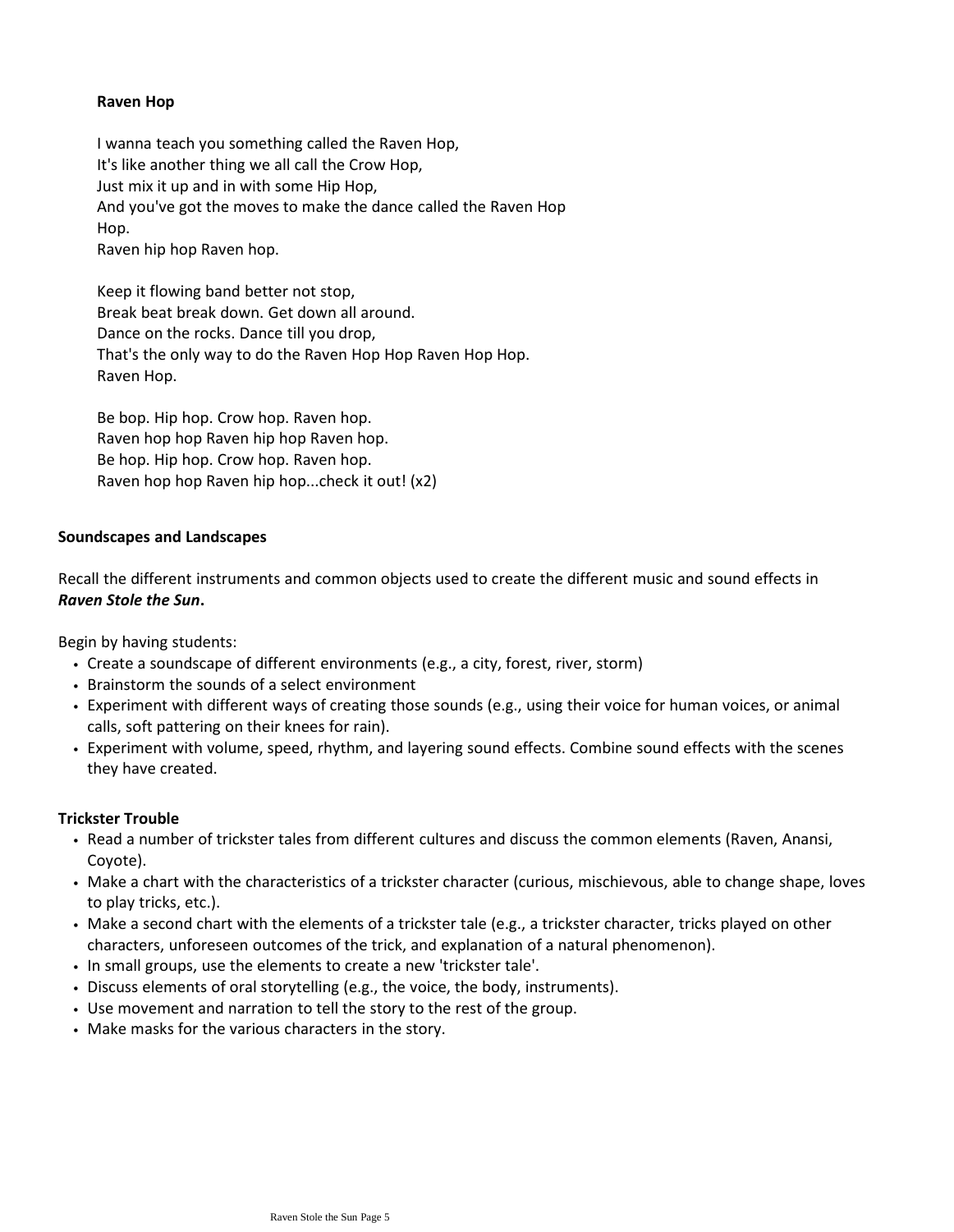#### **Ask Mother Nature**

- Find and read stories from both Native and other cultures which explain natural phenomenon or involve "how came to be" themes.
- Make a chart with the common elements between various tales.
- Brainstorm natural phenomena relevant to the students' local environment.

#### **Tlingit Plants and Animals**

- Research what animals, birds, and plant life would live in the region of the Tlingit Nation. Write the names or draw pictures on a map.
- Discuss why animals play such an important part in the lives of these people.
- Explain how the story is used to explain elements of nature (Raven puts the sun and moon in the sky).

#### **Kansas State Standards**

#### **History**

The student uses a working knowledge and understanding of significant individuals, groups, ideas, events, eras, and developments in the history of Kansas, the United States, and the world, utilizing essential analytical and history.

- B1: The student understands the significance of important individuals and major developments in
- B2: The student understands the importance of experiences of groups of people who have contributed to the richness of heritage.
- B4: The student engages in historical thinking skills.

#### **Reading Standards for Literature**

- Key Ideas and Details
	- Refer to details and examples in a text when explaining what the text says explicitly and when drawing inferences from the text.
	- Determine a theme of a story, drama, or poem from details in the text; summarize the text.
	- Describe in depth a character, setting, or event in a story or drama, drawing on specific details in the text (e.g., a character's thoughts, words, or actions).
- Craft and Structure
	- Determine the meaning of words and phrases as they are used in a text, including those that allude to significant characters found in mythology (e.g., Herculean).
	- Compare and contrast the point of view from which different stories are narrated, including the difference between first- and third-person narrations.
- Integration of Knowledge and Ideas
	- Make connections between the text of a story or drama and a visual or oral presentation of the text, identifying where each version reflects specific descriptions and directions in the text.
	- Compare and contrast the treatment of similar themes and topics (e.g., opposition of good and evil) and patterns of events (e.g., the quest) in stories, myths, and traditional literature from different cultures.

#### **Science**

- The student will experience science as full inquiry. In the elementary grades, students begin to develop the physical and intellectual abilities of scientific inquiry.
	- Benchmark 1: The student will develop the skills necessary to do full inquiry. Full inquiry involves asking a simple question, completing an investigation, answering the question, and sharing the results with others.
- The student will develop an understanding of biological concepts through direct experience with living things, their life cycles, and their habitats.
	- B1: The student will develop knowledge of organisms in their environment.
	- B2: The student will observe and illustrate the life cycles of various organisms.

#### **Dance**

- Identifying and Demonstrating Movement Elements and Skills in Performing Dance
- Understanding Choreographic Principles, Processes, and Structures expressive dynamics of movement.
- Understanding Dance as a Way to Create and Communicate Meaning
- Applying and Demonstrating Critical and Creative Thinking Skills in Dance

#### **Music**

- Singing, alone and with others, a varied repertoire of music
- Performing on instruments, alone and with others, a varied repertoire of music
- Improvising melodies, variations, and accompaniments
- Composing and arranging music within specified guidelines
- Listening to, analyzing, and describing music